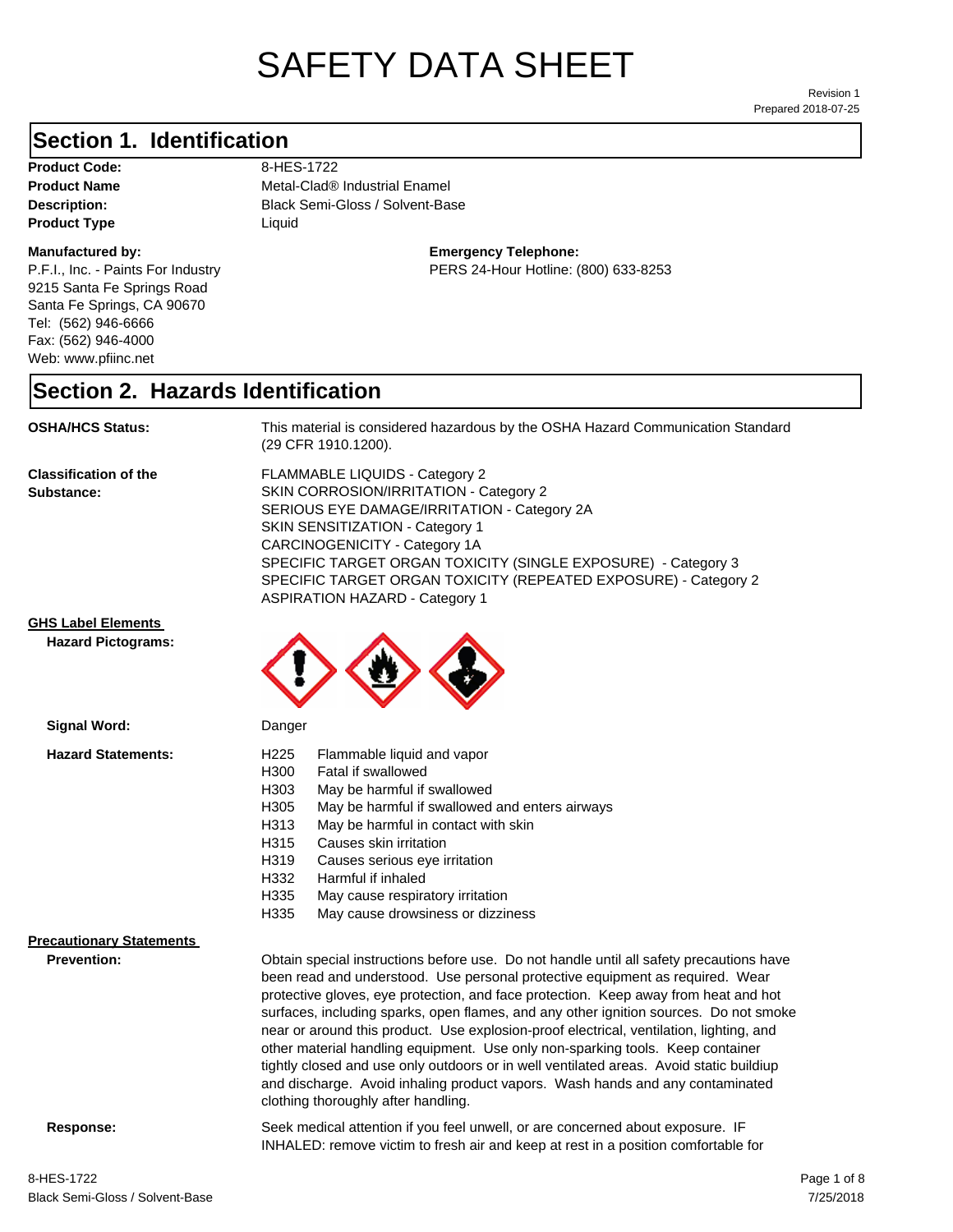| Storage & Disposal:                         | breathing. IF SWALLOWED: contact a poison control center or physician immediately.<br>Do not induce vomiting. IN CASE OF SKIN OR HAIR CONTACT: remove all<br>contaminated clothing, and wash skin with soap and water. If irritation or rash occurs,<br>get medical attention. IF IN EYES: rinse with copious amounts of water for several<br>minutes. Remove contact lenses, if present and easy to do so. If eye irritation persists,<br>seek medical attention.<br>Store in a locked and secure environment. Store in a cool, well ventilated area away<br>from direct sunlight and heat. Dispose of contents and container in accordance with all<br>local, regional, state, and federal regulations.                                                                                                                                                                                                                                                                                                                |
|---------------------------------------------|--------------------------------------------------------------------------------------------------------------------------------------------------------------------------------------------------------------------------------------------------------------------------------------------------------------------------------------------------------------------------------------------------------------------------------------------------------------------------------------------------------------------------------------------------------------------------------------------------------------------------------------------------------------------------------------------------------------------------------------------------------------------------------------------------------------------------------------------------------------------------------------------------------------------------------------------------------------------------------------------------------------------------|
| <b>Supplemental Label</b><br>Elements:      | Ensure adequate ventilation at all times when using this product and when sanding the<br>dried film. Wear an appropriate, NIOSH approved particulate respirator. Follow all<br>respirator manufacturer's directions for proper use. Abrading or sanding this product's<br>dried film may release crystalline silica which has been shown to cause lung damage<br>and may cause cancer following long term exposure. Rags, sandpaper, steel wool,<br>and other abrading materials or waste containing this product may spontaneously<br>combust when improperly disposed of. Product contains solvents which can cause<br>permanent brain and nervous system damage. Intentional misuse by concentrating<br>and inhaling the contents of this product can be harmful or fatal. Do not transfer<br>contents to another container.<br>PROPOSITION 65 WARNING: this product contains chemicals known to the State of<br>California to cause cancer and birth defects or other reproductive harm.<br>FOR INDUSTRIAL USE ONLY. |
| <b>Hazards not otherwise</b><br>classified: | None known.                                                                                                                                                                                                                                                                                                                                                                                                                                                                                                                                                                                                                                                                                                                                                                                                                                                                                                                                                                                                              |

## **Section 3. Composition/Information on Ingredients**

| Chemical Name / CAS No                                                             |
|------------------------------------------------------------------------------------|
| Calcium Carbonate<br>1317-65-3<br>30 to 40%                                        |
| Talc<br>14807-96-6<br>10 to 20%                                                    |
| Naphtha<br>64742-89-8<br>5 to 10%<br>Vapor Pressure: 12 mmHg                       |
| <b>Regular Mineral Spirits</b><br>64741-41-9<br>5 to 10%<br>Vapor Pressure: 2 mmHg |
| Xylene<br>1330-20-7<br>1 to 5%<br>Vapor Pressure: 1.06 kPa                         |

## **Section 4. First Aid Measures**

#### **Description of First Aid Measures**

| <b>Eve Contact:</b> | Immediately flush eyes with copious amounts of water. Remove any contact lenses.<br>Rinse for at least 10 minutes. Get medical attention.                                                                                                                                                                                                                                                                                                                                                                                                                 |
|---------------------|-----------------------------------------------------------------------------------------------------------------------------------------------------------------------------------------------------------------------------------------------------------------------------------------------------------------------------------------------------------------------------------------------------------------------------------------------------------------------------------------------------------------------------------------------------------|
| Inhalation:         | Remove victim to fresh air and maintain in a rest position comfortable for breathing. If<br>fumes are still present, all rescuers should wear appropriate respirators. If victim<br>exhibits irregular breathing, trained personnel should provide artificial respiration or<br>oxygen. Mouth-to-mouth resuscitation may be dangerous. If necessary, contact a<br>poison control center or physician immediately. If victim is unconscious, place in a<br>recovery position and seek medical help immediately. Maintain an open airway for the<br>victim. |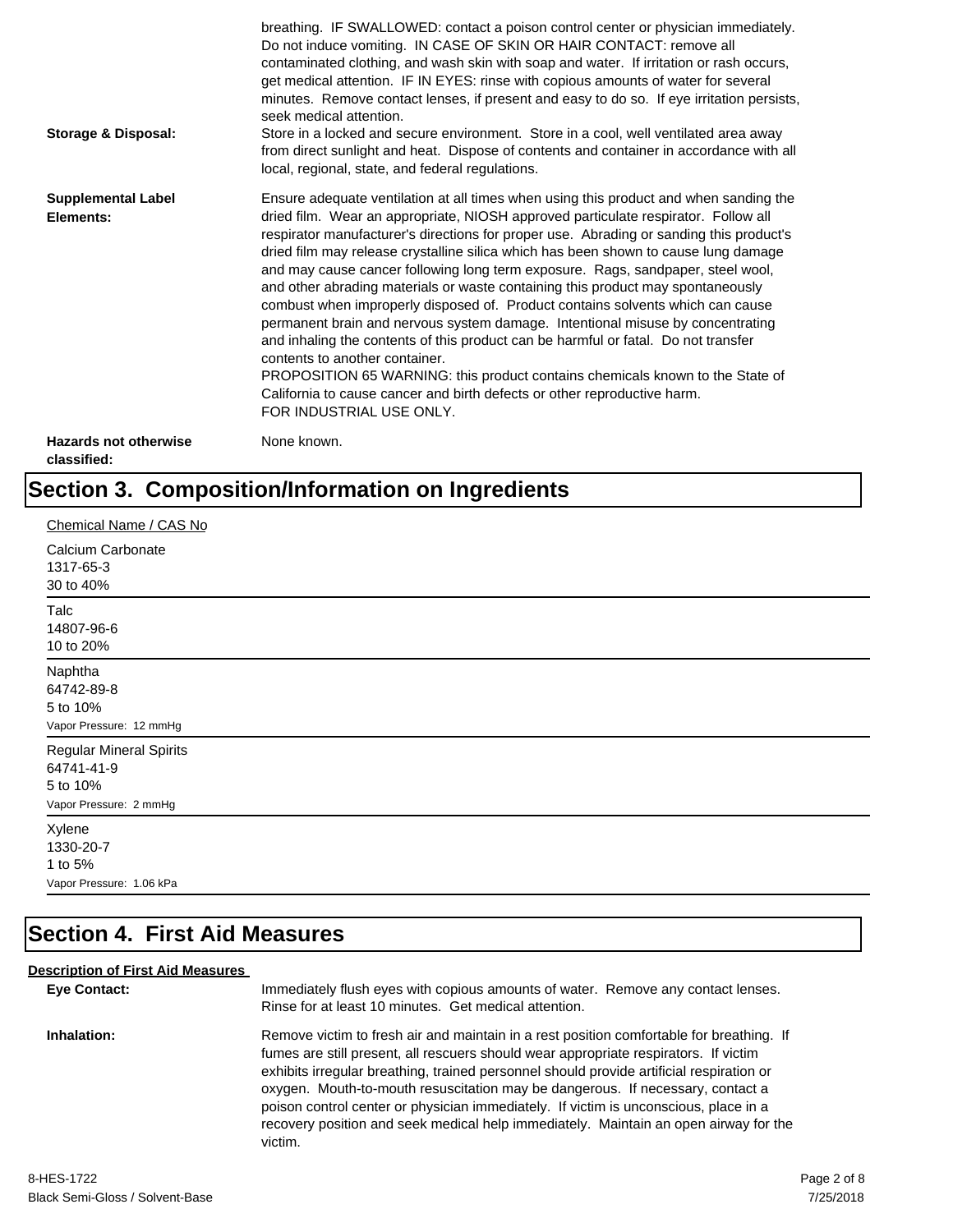| <b>Skin Contact:</b>                                | Wash affected areas with soap and water. Remove contaminated clothing and shoes.<br>Continue to rinse the affected area for at least ten minutes. Get medical attention if<br>discomfort continues. Avoid further exposure in the event of any symptoms or<br>complaints.                                                                                                                                                                                                                                                                                                                                                                                                                                                                                                                                                             |
|-----------------------------------------------------|---------------------------------------------------------------------------------------------------------------------------------------------------------------------------------------------------------------------------------------------------------------------------------------------------------------------------------------------------------------------------------------------------------------------------------------------------------------------------------------------------------------------------------------------------------------------------------------------------------------------------------------------------------------------------------------------------------------------------------------------------------------------------------------------------------------------------------------|
| Ingestion:                                          | If product is ingested, contact a poison control center or a physician immediately. Do<br>not induce vomitting. Rinse mouth with water and remove dentures, if any. Remove<br>victim to fresh air and keep at rest in a comfortable position to facilitate breathing. If<br>the victim is conscious and the product has been swallowed, provide small quantities of<br>water to drink. Cease if the victim feels sick, as vomitting may be dangerous.<br>Aspiration hazard if swallowed. This product can enter the lungs and cause damage.<br>If vomitting occurs, the head should be kept low so that vomit does not enter the lungs.<br>Never administer anything by mouth to an unconscious person. If unconscious, place<br>in a recovery position while medical attention is sought. Maintain an open airway for<br>the victim. |
| <b>Potential Acute Health Effects</b>               |                                                                                                                                                                                                                                                                                                                                                                                                                                                                                                                                                                                                                                                                                                                                                                                                                                       |
| <b>Eye Contact:</b>                                 | Causes serious eye irritation.                                                                                                                                                                                                                                                                                                                                                                                                                                                                                                                                                                                                                                                                                                                                                                                                        |
| Inhalation:                                         | Can cause central nervous system depression. May cause drowsiness and dizziness<br>as well as respiratory irritation.                                                                                                                                                                                                                                                                                                                                                                                                                                                                                                                                                                                                                                                                                                                 |
| <b>Skin Contact:</b>                                | Causes skin irritation. May cause an allergic skin reaction.                                                                                                                                                                                                                                                                                                                                                                                                                                                                                                                                                                                                                                                                                                                                                                          |
| Ingestion:                                          | Can cause central nervous system depression. May be fatal if swallowed and allowed<br>to enter airways. Irritating to mouth, throat and stomach.                                                                                                                                                                                                                                                                                                                                                                                                                                                                                                                                                                                                                                                                                      |
| <b>Over-Exposure Signs &amp; Symptoms</b>           |                                                                                                                                                                                                                                                                                                                                                                                                                                                                                                                                                                                                                                                                                                                                                                                                                                       |
| <b>Eye Contact:</b>                                 | Adverse symptoms may include: pain or irritation, watering, redness.                                                                                                                                                                                                                                                                                                                                                                                                                                                                                                                                                                                                                                                                                                                                                                  |
| Inhalation:                                         | Adverse symptoms may include: respiratory tract irritation, coughing, nausea or<br>vomiting, headache, drowsiness or fatigue, dizziness or vertigo, unconsciousness.                                                                                                                                                                                                                                                                                                                                                                                                                                                                                                                                                                                                                                                                  |
| <b>Skin Contact:</b>                                | Adverse symptoms may include: irritation, redness.                                                                                                                                                                                                                                                                                                                                                                                                                                                                                                                                                                                                                                                                                                                                                                                    |
| Ingestion:                                          | Adverse symptoms may include: nausea, vomiting.                                                                                                                                                                                                                                                                                                                                                                                                                                                                                                                                                                                                                                                                                                                                                                                       |
|                                                     | Indication of immediate medical attention and special treatment needed                                                                                                                                                                                                                                                                                                                                                                                                                                                                                                                                                                                                                                                                                                                                                                |
| <b>Notes to Physician:</b>                          | Treat symptomatically. Contact poison treatment specialists if large quantities have<br>been ingested or inhaled.                                                                                                                                                                                                                                                                                                                                                                                                                                                                                                                                                                                                                                                                                                                     |
| <b>Specific Treatments:</b>                         | None specified.                                                                                                                                                                                                                                                                                                                                                                                                                                                                                                                                                                                                                                                                                                                                                                                                                       |
| <b>Protection of First Aid</b><br><b>Providers:</b> | No action should be taken involving any personal risk or without proper training. If<br>fumes are still present, rescuers should wear appropriate respirators or a self<br>contained breathing apparatus. Mouth-to-mouth resuscitation may be dangerous for<br>the first aid provider. Wash all contaminated clothing with soap and water before<br>removal.                                                                                                                                                                                                                                                                                                                                                                                                                                                                          |

## **Section 5. Fire Fighting Measures**

| <b>Extinguishing Media</b>                        |                                                                                                                                                                                                                                                                                                                                                                                                                   |
|---------------------------------------------------|-------------------------------------------------------------------------------------------------------------------------------------------------------------------------------------------------------------------------------------------------------------------------------------------------------------------------------------------------------------------------------------------------------------------|
| Suitable Media:                                   | Dry chemical, CO2, water spray (fog), foam, dry sand.                                                                                                                                                                                                                                                                                                                                                             |
| Unsuitable Media:                                 | Do not use water jet.                                                                                                                                                                                                                                                                                                                                                                                             |
| <b>Specific Hazards:</b>                          | The material contains flammable liquid and vapor. Closed containers may explode<br>when exposed to extreme heat as a result of buildup of steam. Vapors may form<br>explosive mixtures with air. Vapors can travel to a source of ignition and flash back.<br>Keep containers tightly closed and isolate from heat, electrical equipment, sparks, and<br>open flames. No unusual fire or explosion hazards noted. |
| <b>Special Firefighting</b><br><b>Procedures:</b> | Water may be used to cool closed containers to prevent pressure buildup and possible<br>autoignition or explosion. Evacuate area and fight fire from safe distance. Containers<br>may explode when heated. Firefighters should wear appropriate protective equipment<br>and self-contained breathing apparatus with a full face-piece operated in positive<br>pressure mode.                                      |

## **Section 6. Accidental Release Measures**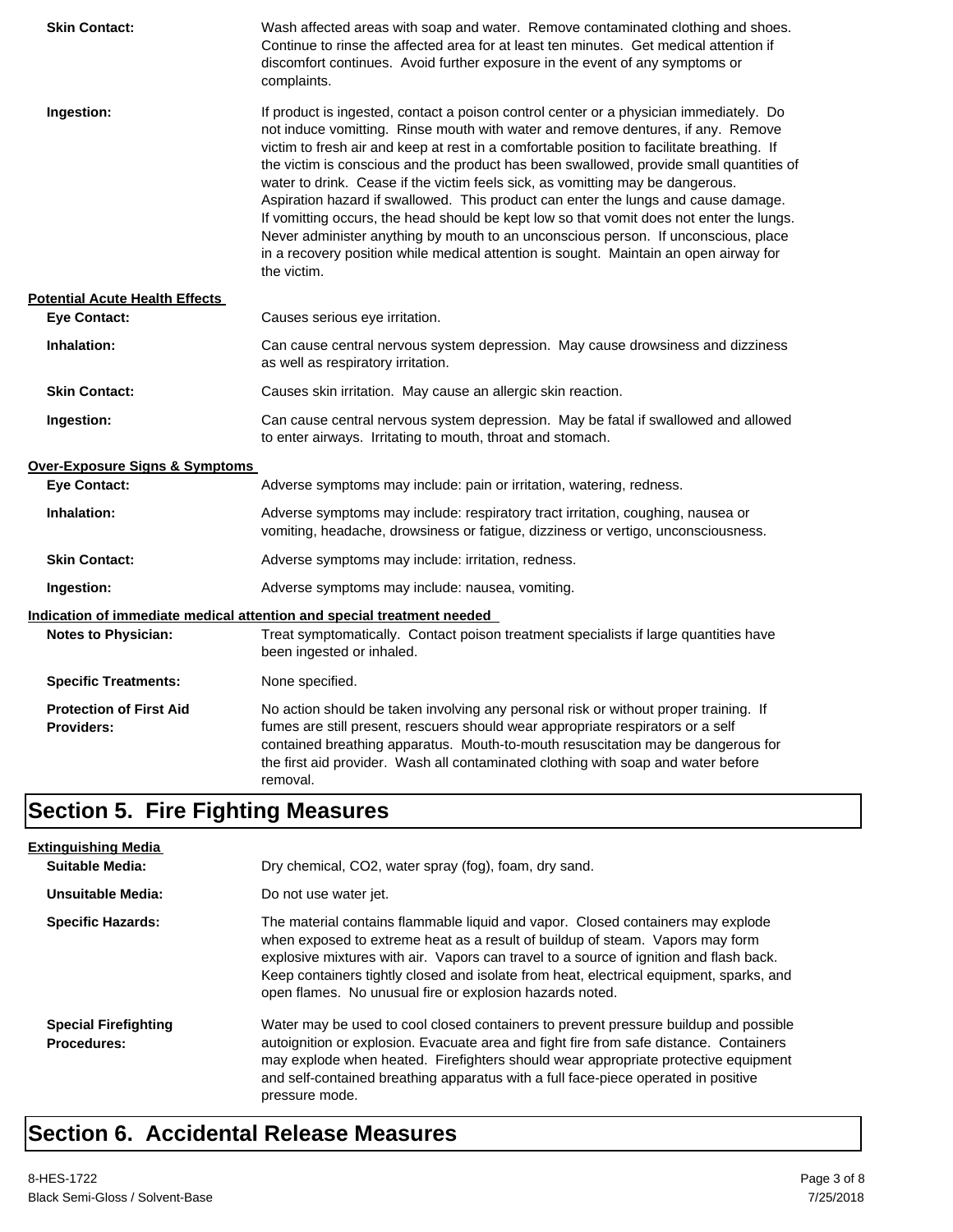| <b>Environmental Precautions:</b>                               | Avoid dispersal of spilled material and runoff from contacting soil, waterways, drains,<br>and sewers. Inform the relevant authorities if the product has caused environmental<br>pollution.                                                                                                                                                                                                                                                                                                                                                                                        |
|-----------------------------------------------------------------|-------------------------------------------------------------------------------------------------------------------------------------------------------------------------------------------------------------------------------------------------------------------------------------------------------------------------------------------------------------------------------------------------------------------------------------------------------------------------------------------------------------------------------------------------------------------------------------|
| <b>Steps to be Taken if Material</b><br>is Released or Spilled: | Contain spilled liquid with sand or earth. Do not use combustible materials such as<br>sawdust. Eliminate all ignition sources and use explosion-proof equipment. Place<br>material in a container and dispose of according to local, regional, state, and federal<br>regulations. Ventilate area and remove product with inert absorbent and non-sparking<br>tools. Do not incinerate closed containers.                                                                                                                                                                           |
| <b>Small Spills:</b>                                            | Stop leak if doing so can be done without risk. Remove containers from spill area.<br>Use non-sparking tools. Dilute with water and mop up if water-soluble. If not<br>water-soluble, absorb with inert dry material and place in appropriate waste container.<br>Dispose of via a licensed waste disposal contractor.                                                                                                                                                                                                                                                              |
| Large Spills:                                                   | Stop leak if doing so can be done without risk. Remove containers from spill area.<br>Use non-sparking tools. Approach the release from upwind. Prevent entry into<br>sewers, waterways, basements, or confined areas. Wash spillages into an effluent<br>treatment plant or proceed as follows: contain and collect spillage with inert absorbent<br>materials and place in a container for disposal according to local regulations. Dispose<br>of via a licensed waste disposal contractor. See Section 1 for emergency contact<br>information and Section 13 for waste disposal. |

#### **Section 7. Handling and Storage**

**Handling:** Wash thoroughly after handling. Eating, drinking, and smoking should be prohibited in areas where this material is handled, stored, and processed. Wash hands and face before eating or drinking. Remove contaminated clothing and launder before reuse. Use only with adequate ventilation. Follow all SDS and label precautions even after container is emptied, as it may retain product residues. Avoid breathing fumes, vapors, or mist. Avoid contact with eyes, skin, and clothing.

Storage: Store in a dry, cool, well ventilated place. Keep container tightly closed while not in use. Isolate from heat, electrical equipment, sparks, and open flame. Do not store above 120 degrees Fahrenheit. Store large quantities in buildings designed and protected for storage of NFPA Class II combustible liquids. Protect from heat, moisture, and foreign materials.

#### **Section 8. Exposure Controls/Personal Protection**

| Chemical Name / CAS No<br>Calcium Carbonate<br>1317-65-3<br>30 to 40%              | <b>OSHA Exposure Limits</b><br>$15 \text{ mg/m}$                                    | <b>ACGIH Exposure Limits</b><br>10 mg/m3 | <b>Other Exposure Limits</b> |
|------------------------------------------------------------------------------------|-------------------------------------------------------------------------------------|------------------------------------------|------------------------------|
| Talc<br>14807-96-6<br>10 to 20%                                                    | 20 mppcf                                                                            | $2$ mg/m $3$                             |                              |
| Naphtha<br>64742-89-8<br>5 to 10%<br>Vapor Pressure: 12 mmHg                       | 500 ppm                                                                             | 300 ppm                                  |                              |
| <b>Regular Mineral Spirits</b><br>64741-41-9<br>5 to 10%<br>Vapor Pressure: 2 mmHg | 100 ppm                                                                             | 100 ppm                                  |                              |
| Xylene<br>1330-20-7<br>1 to 5%<br>Vapor Pressure: 1.06 kPa                         | 100 ppm                                                                             | 100 ppm                                  |                              |
| <b>Engineering Controls:</b>                                                       | Use process enclosures, local exhaust ventilation, or other engineering controls to |                                          |                              |

keep worker exposure to airborne contaminants below any recommended or statutory limits. The engineering controls also need to keep gas, vapor, or dust concentrations below any lower explosive limits. Use explosion-proof ventilation equipment.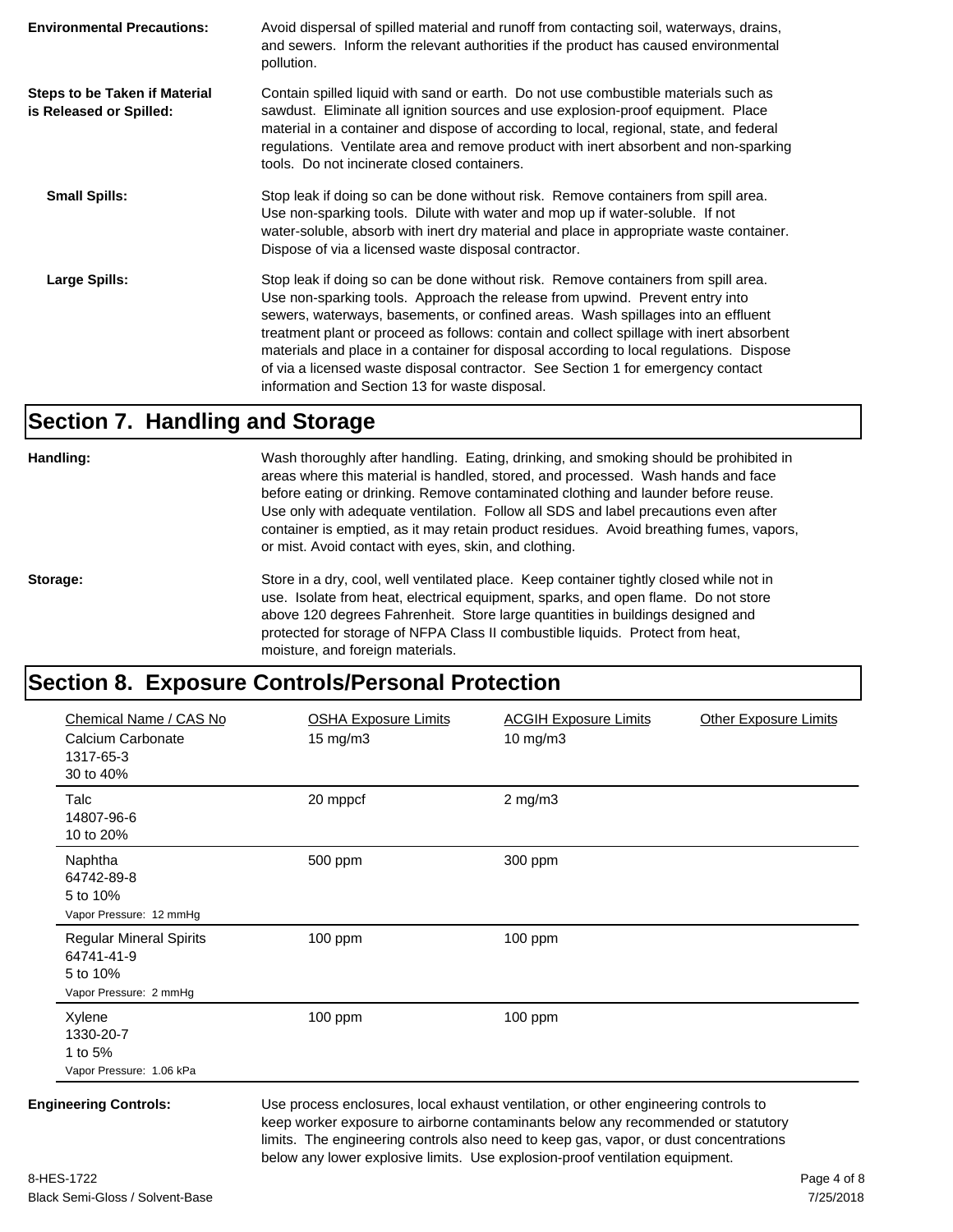| <b>Environmental Controls:</b> | Emissions from ventilation or work process equipment should be checked to ensure<br>they comply with the requirements of environmental protection legislation. In some<br>cases, fume scrubbers, filters, and other engineering modifications to the process<br>equipment may be required to reduce emissions to acceptable levels.                                                                                                                                                                                                                                                                                                                                                                                                                                                                                   |
|--------------------------------|-----------------------------------------------------------------------------------------------------------------------------------------------------------------------------------------------------------------------------------------------------------------------------------------------------------------------------------------------------------------------------------------------------------------------------------------------------------------------------------------------------------------------------------------------------------------------------------------------------------------------------------------------------------------------------------------------------------------------------------------------------------------------------------------------------------------------|
| <b>Respiratory Protection:</b> | Use a properly fitted, air-purifying or air-fed respirator complying with an approved<br>standard if a risk assessment indicates this is necessary. Respiratory protection<br>programs that meet OSHA 1910.134 and ANSI Z88.2 requirements must be followed<br>when workplace conditions warrant a respirator's use. A NIOSH/MSHA approved<br>respirator with an organic vapor cartridge may be permissible under circumstances<br>where airborne concentrations are expected to exceed exposure limits. Protection<br>provided by air purifying respirators is limited. Use a positive pressure, air supplied<br>respirator if there is any potential for an uncontrolled release, exposure levels are not<br>known, or in any circumstances where air purifying respirators may not provide<br>adequate protection. |
| <b>Skin Protection:</b>        | Use impervious, chemical resistant gloves to prevent prolonged skin contact and<br>absorption of material through the skin. Nitrile or neoprene gloves may afford<br>adequate protection. Personal protective equipment for the body should be selected<br>based on the task being performed and the risks involved, and should be approved by<br>a specialist before handling this product. Where there is a risk of ignition from static<br>electricity, wear anti-static protective clothing. For best protection, the clothing should<br>include anti-static boots, gloves, and overalls. Appropriate footwear should always be<br>used.                                                                                                                                                                          |
| <b>Eye Protection:</b>         | Safety eyewear, such as splash goggles or a full face shield, should be worn at all<br>times to protect against splashes of liquids.                                                                                                                                                                                                                                                                                                                                                                                                                                                                                                                                                                                                                                                                                  |
| <b>Hygienic Measures:</b>      | Wash thoroughly with soap and water before eating, drinking, or smoking. Remove<br>contaminated clothing immediately and launder before reuse.                                                                                                                                                                                                                                                                                                                                                                                                                                                                                                                                                                                                                                                                        |

### **Section 9. Physical and Chemical Properties**

| <b>Physical State:</b>        | Liquid            |
|-------------------------------|-------------------|
| Odor:                         | Solvent odor      |
|                               |                   |
| Vapor Density                 | Heavier than air  |
| Vapor Density                 | 4.17              |
| Vapor Pressure                | 7 mmHg            |
| <b>Evaporation Rate</b>       | Slower than ether |
| Boiling Range                 | 85 to 157 C       |
| Specific Gravity (SG)         | 1.335             |
| Material VOC (Lb / Gal)       | 2.23              |
| Material VOC $(g / L)$        | 266.88            |
| Coating VOC (Lb/Gal)          | 2.24              |
| Coating VOC (g/L)             | 267.82            |
| Flash Point:                  | 32 C (90 F)       |
| Autoignition:                 | Will not occur    |
| LEL: I                        | 1.0%              |
| UEL: I                        | 8.0%              |
| <b>Partition Coefficient.</b> | Not available     |
| n-octanol/water:              |                   |
| Auto-ignition temperature:    | Not available     |
|                               |                   |

### **Section 10. Stability and Reactivity**

**Conditions to Avoid:** Avoid temperatures above 120 degrees Fahrenheit. Avoid all possible sources of ignition. Do not pressurize, cut, weld, braze, drill, or expose containers to heat. Do not allow vapor to accumulate in low or confined areas. Avoid contact with strong acid and strong bases.

**Incompatibility:** Incompatible with strong oxidizing agents.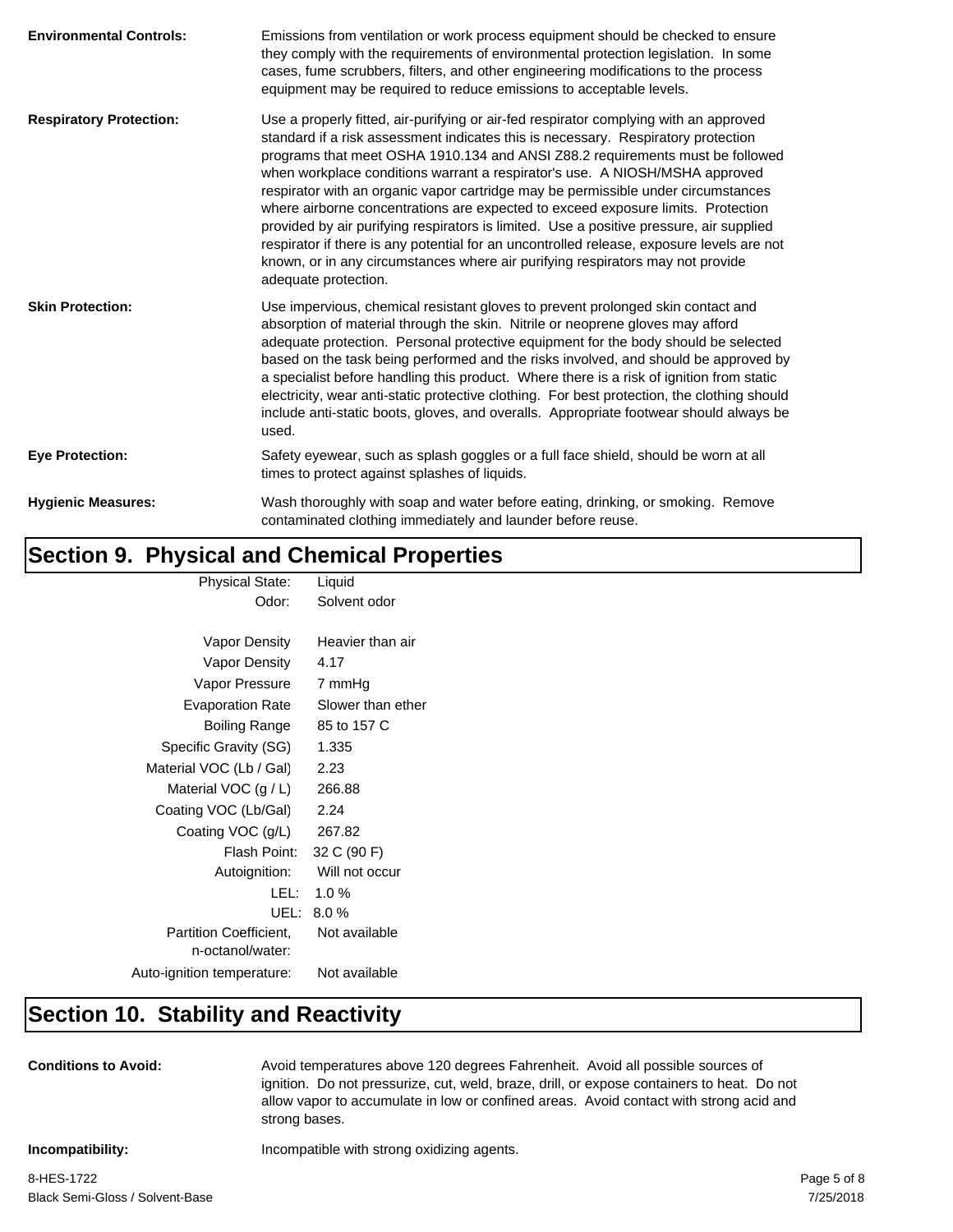| <b>Hazardous Decomposition:</b>  | By open flame, carbon monoxide and carbon dioxide. When heated to decomposition,<br>product emits acrid smoke and irritating fumes. Contains solvents which may form<br>carbon monoxide, carbon dioxide, and formaldehyde. |
|----------------------------------|----------------------------------------------------------------------------------------------------------------------------------------------------------------------------------------------------------------------------|
| <b>Hazardous Polymerization:</b> | Will not occur under normal conditions.                                                                                                                                                                                    |
| Stability:                       | The product is stable.                                                                                                                                                                                                     |

#### **Section 11. Toxicological Information**

| <b>Effects of Over-Exposure</b> |                                                                                                                                                                                                                                                                                                                                                                                                                                                                                                                                                                                                                                                                                                                                                                                                                                                                                                                                                                                                                                                                                                                                                                                                                                                                                                                                                                                                                      |
|---------------------------------|----------------------------------------------------------------------------------------------------------------------------------------------------------------------------------------------------------------------------------------------------------------------------------------------------------------------------------------------------------------------------------------------------------------------------------------------------------------------------------------------------------------------------------------------------------------------------------------------------------------------------------------------------------------------------------------------------------------------------------------------------------------------------------------------------------------------------------------------------------------------------------------------------------------------------------------------------------------------------------------------------------------------------------------------------------------------------------------------------------------------------------------------------------------------------------------------------------------------------------------------------------------------------------------------------------------------------------------------------------------------------------------------------------------------|
| <b>Eye Contact:</b>             | Causes serious eye irritation.                                                                                                                                                                                                                                                                                                                                                                                                                                                                                                                                                                                                                                                                                                                                                                                                                                                                                                                                                                                                                                                                                                                                                                                                                                                                                                                                                                                       |
| <b>Skin Contact:</b>            | Prolonged or repeated skin contact may cause irritation. Allergic reactions are<br>possible.                                                                                                                                                                                                                                                                                                                                                                                                                                                                                                                                                                                                                                                                                                                                                                                                                                                                                                                                                                                                                                                                                                                                                                                                                                                                                                                         |
| Inhalation:                     | Harmful if inhaled. High gas, vapor, mist, or dust concentrations may be harmful if<br>inhaled. Avoid breathing fumes, spray, vapors, or mist. May cause headaches and<br>dizziness. High vapor concentrations are irritating to the eyes, nose, throat, and lungs.<br>Prolonged or excessive inhalation may cause respiratory tract irritation.                                                                                                                                                                                                                                                                                                                                                                                                                                                                                                                                                                                                                                                                                                                                                                                                                                                                                                                                                                                                                                                                     |
| Ingestion:                      | Harmful or fatal if swallowed. Aspiration hazard if swallowed; can enter lungs and<br>cause damage.                                                                                                                                                                                                                                                                                                                                                                                                                                                                                                                                                                                                                                                                                                                                                                                                                                                                                                                                                                                                                                                                                                                                                                                                                                                                                                                  |
| <b>Chronic Hazards:</b>         | High concentrations may lead to central nervous system effects (drowsiness,<br>dizziness, nausea, headaches, paralysis, burred vision) and damage. Reports have<br>associated repeated and prolonged occupational overexposure to solvents with<br>permanent brain and nervous system damage. Contains carbon black pigment.<br>Chronic inflammation, lung fibrosis, and lung tumors have been observed in<br>experimental tests involving rats exposed to excessive concentrations of carbon black<br>and several insoluble dust particles for long periods of time. Tumors have not been<br>observed in other species under similar circumstances. Epidemiological studies of<br>North American workers show no evidence of clinically significant negative health<br>effects from occupational exposure to carbon black. Carbon black is listed as a Group<br>2B - Possibly Carcinogenic to Humans, by IARC and is proposed to be listed as A4 -<br>Not Classified as a Human Carcinogen by the American Conference of Governmental<br>Industrial Hygienists. Significant exposure is unlikely during typical application of this<br>product by roller or brush. Risk of overexposure depends on the duration and level of<br>exposure to dust from such processes as repeated sanding of dried surfaces, or<br>inhalation of spray mist, and the actual concentration of carbon black in the product<br>formula. |
|                                 | Product contains titanium dioxide, which is listed as a Group 2B - Possibly<br>Carcinogenic to Humans by IARC. No significant exposure to titanium dioxide is<br>anticipated while using this product, in which titanium dioxide is bound to other<br>materials including resin and other pigments, during brush or rolling application.<br>Overexposure risks depend on duration and level of exposure to dust, such as from<br>repeated sanding of this product's dried film, or inhalation of spray mist, and the actual<br>concentration of titanium dioxide in the product formula. For additional information,<br>refer to IARC Monograph, Volume 93, 2010.                                                                                                                                                                                                                                                                                                                                                                                                                                                                                                                                                                                                                                                                                                                                                    |
| <b>Primary Routes of Entry:</b> | Eye contact, ingestion, inhalation, absorption through the skin, skin contact.                                                                                                                                                                                                                                                                                                                                                                                                                                                                                                                                                                                                                                                                                                                                                                                                                                                                                                                                                                                                                                                                                                                                                                                                                                                                                                                                       |
| <b>Acute Toxicity Values:</b>   | Acute effects of this product have not been tested. Available data on individual<br>components, if any, will be listed below.                                                                                                                                                                                                                                                                                                                                                                                                                                                                                                                                                                                                                                                                                                                                                                                                                                                                                                                                                                                                                                                                                                                                                                                                                                                                                        |
|                                 |                                                                                                                                                                                                                                                                                                                                                                                                                                                                                                                                                                                                                                                                                                                                                                                                                                                                                                                                                                                                                                                                                                                                                                                                                                                                                                                                                                                                                      |

### **Section 12. Ecological Information**

**Ecological Information:** Product is a mixture of listed components.

#### **Section 13. Disposal Information**

**Disposal Considerations:** The generation of waste should be avoided or minimized wherever possible. Disposal of this product, solutions, and any by-products should at all times comply with relevant environmental protection regulations and waste disposal regulations, in addition to any local or regional restrictions which may be in effect. Surplus and non-recyclable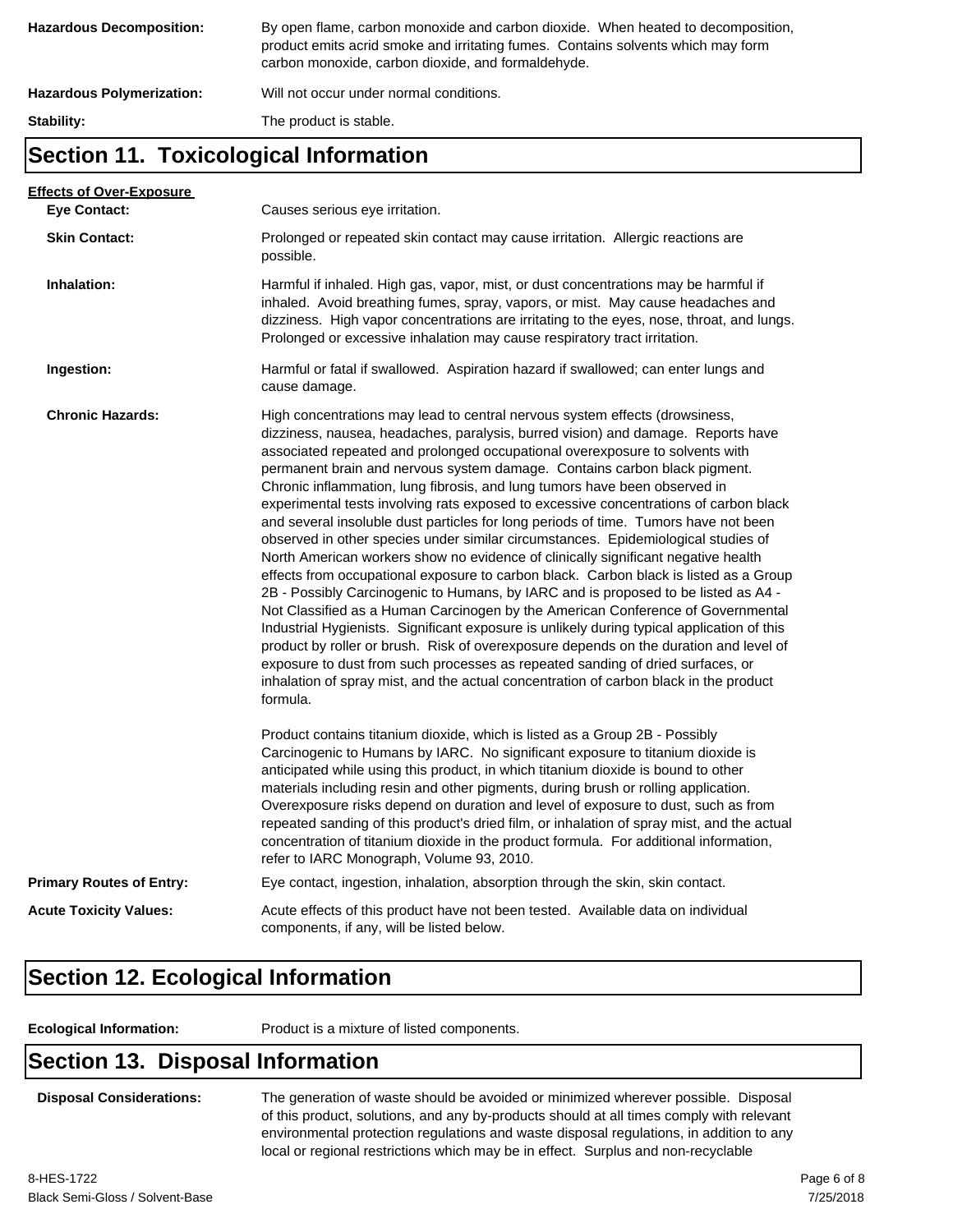products should be disposed of via a licensed waste disposal contractor. Waste should not be disposed of untreated to the sewer unless fully compliant with the requirements of all authorities with jurisdiction. Waste packaging should be recycled whenever possible. Incineration or landfill should only be considered when recycling is not feasible. Take care when handling empty containers as they may retain some residual product. Vapor from residue may create a flammable or explosive atmosphere within the used container. Do not expose empty containers to heat or sparks, and do not weld, cut, or grind used containers unless they have been thoroughly cleaned. Avoid contact of spilled material with soil, waterways, drains, and sewer systems.

#### **Section 14. Transport Information**

|                          | Domestic (US DOT) | <b>International (IMDG)</b> | Air (IATA) | Canada (TDG) |
|--------------------------|-------------------|-----------------------------|------------|--------------|
| <b>UN Number:</b>        | 1263              | 1263                        | 1263       | 1263         |
| <b>UN Shipping Name:</b> | Paint             | Paint                       | Paint      | Paint        |
| <b>Hazard Class:</b>     | 3                 | 3                           | 3          | 3            |
| <b>Packing Group:</b>    | Ш                 |                             | Ш          | Ш            |
| <b>Limited Quantity:</b> | Yes               | Yes                         | Yes        | Yes          |

**Special Considerations:** The presence of a shipping description for a particular mode of transport does not indicate that the product is packaged suitably for that mode of transport. All packaging should be reviewed for suitability prior to shipment, so that compliance with applicable regulations can be ensured. Compliance with all applicable regulations is the sole responsibility of the person offering the product for transport. Persons loading and unloading dangerous goods should be trained in all the risks associated with the substances at hand, and on all actions to be taken in case of an emergency situation.

#### **Section 15. Regulatory Information**

| <b>U.S. Federal Regulations</b>                            |                                                                                                                                                                                                                                                                                         |  |  |  |  |
|------------------------------------------------------------|-----------------------------------------------------------------------------------------------------------------------------------------------------------------------------------------------------------------------------------------------------------------------------------------|--|--|--|--|
| <b>CERCLA - SARA Hazard</b><br>Category:                   | This product has been reviewed according to the EPA hazard categories promulgated by<br>Sections 311 and 312 of the Superfund Amendment and Reauthorization Act of 1986,<br>known as SARA Title III, and is considered to meet the following categories under<br>applicable conditions: |  |  |  |  |
|                                                            | Fire Hazard, Acute Health Hazard, Chronic Health Hazard                                                                                                                                                                                                                                 |  |  |  |  |
| <b>SARA Section 313:</b>                                   | This product contains the following substances subject to the reporting requirements of<br>Section 313 of Title III of the Superfund Amendment and Reauthorization Act of 1986 as<br>well as 40 CFR Section 372:                                                                        |  |  |  |  |
|                                                            | 1330-20-7<br>Xylene 1.0 - 5%                                                                                                                                                                                                                                                            |  |  |  |  |
| <b>Toxic Substances Control</b><br>Act:                    | This product contains the following chemical substances subject to the reporting<br>requirements of TSCA 12(B) if exported from the United States:                                                                                                                                      |  |  |  |  |
|                                                            | - None                                                                                                                                                                                                                                                                                  |  |  |  |  |
| <b>State Regulations</b>                                   |                                                                                                                                                                                                                                                                                         |  |  |  |  |
| <b>California Proposition 65:</b>                          | <b>WARNING:</b> This product can expose you to chemicals including titanium<br>dioxide, carbon black, and toluene, which are known to the State of California<br>to cause cancer and birth defects or other reproductive harm. For more<br>information, visit www.P65Warnings.ca.gov.   |  |  |  |  |
| <b>International Regulations</b><br><b>Canadian WHMIS:</b> | This SDS has been prepared in accordance with Controlled Product Regulations except for                                                                                                                                                                                                 |  |  |  |  |

the use of the 16 headings.